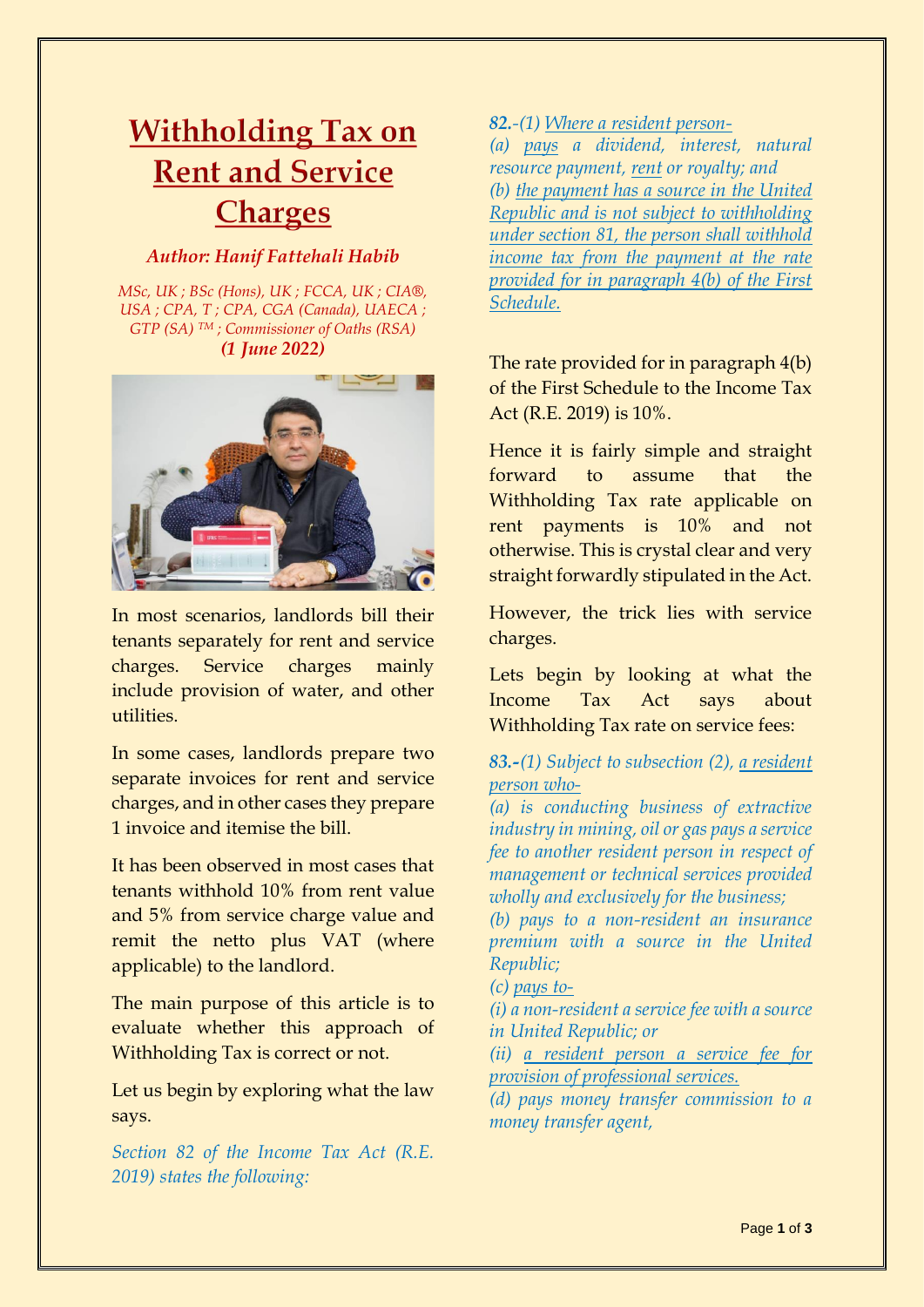*shall withhold income tax from the payment at the rate provided for in paragraph 4(c) of the First Schedule.*

*83.-(2) (a) payments made by individuals unless made in conducting a business; or (b)payments that are exempt amounts.*

The rate defined in paragraph 4(c) of the First Schedule is 5%. Hence it is clear that Withholding Tax on service fees is chargeable at the rate of 5% and not otherwise.

But a more relevant question is: what is a service fee? What does a service fee encompass in the Income Tax Act?

Interestingly, the word "Service Fee" is defined in the Income Tax Act (R.E. 2019) as follows:

*"service fee" means a payment to the extent to which, based on market values, it is reasonably attributable to services rendered by a person through a business of that person or a business of any other person and includes a payment for any theatrical or musical performance, sports or acrobatic exhibition or any other entertainment performed, conducted, held or given;*

Unfortunately, the above definition doesn't cover the type of service fees one pays to his/her landlord for utilities and other charges.

Income Tax Act (R.E. 2019) also defines the word "Professional Services" under Section 83 (3) as follows:

*(3) For purposes of subsection (1)(c)(ii), "professional service" means services rendered by a person licensed as a practitioner by any recognised professional body and shall include other services or activities of an independent business*  *character including consultancy, legal, architectural, engineering, supervisory, accounting, auditing, medical, artistic, survey, theatrical performance, sports, exhibition, private security services, private investigation and consultancies in various disciplines or any entertainment held or given other than those for remuneration under contract of employment: Provided that, where the service referred in subsection (1)(c)(ii) involves construction works, the payment which is subject to withholding shall be based on the ratio of 3:2 for materials and services respectively.*

Again, above definition doesn't encompass the service charges one pays to his/her landlord.

Hence there is no direct/precise requirement within the Income Tax Act that states that all service charges payable to landlords shall attract Withholding Tax at the rate of 5%.

But this doesn't mean that our Income Tax Act has limitations. Instead, let us look at the definition of the word "Rent" in the Income Tax Act (R.E. 2019):

*"rent" means any payment made by the lessee under a lease of a tangible asset including any premium and any other payment for the granting of the lease but excludes a natural resource payment and a royalty;*

The phrase "and any other payment for the granting of the lease" ideally takes care of the service charges. Because when we rent, we cannot segregate the service charge. It is part and parcel of the same deal. One cannot be renting and exercise the option of not having to pay service charges. If you don't agree